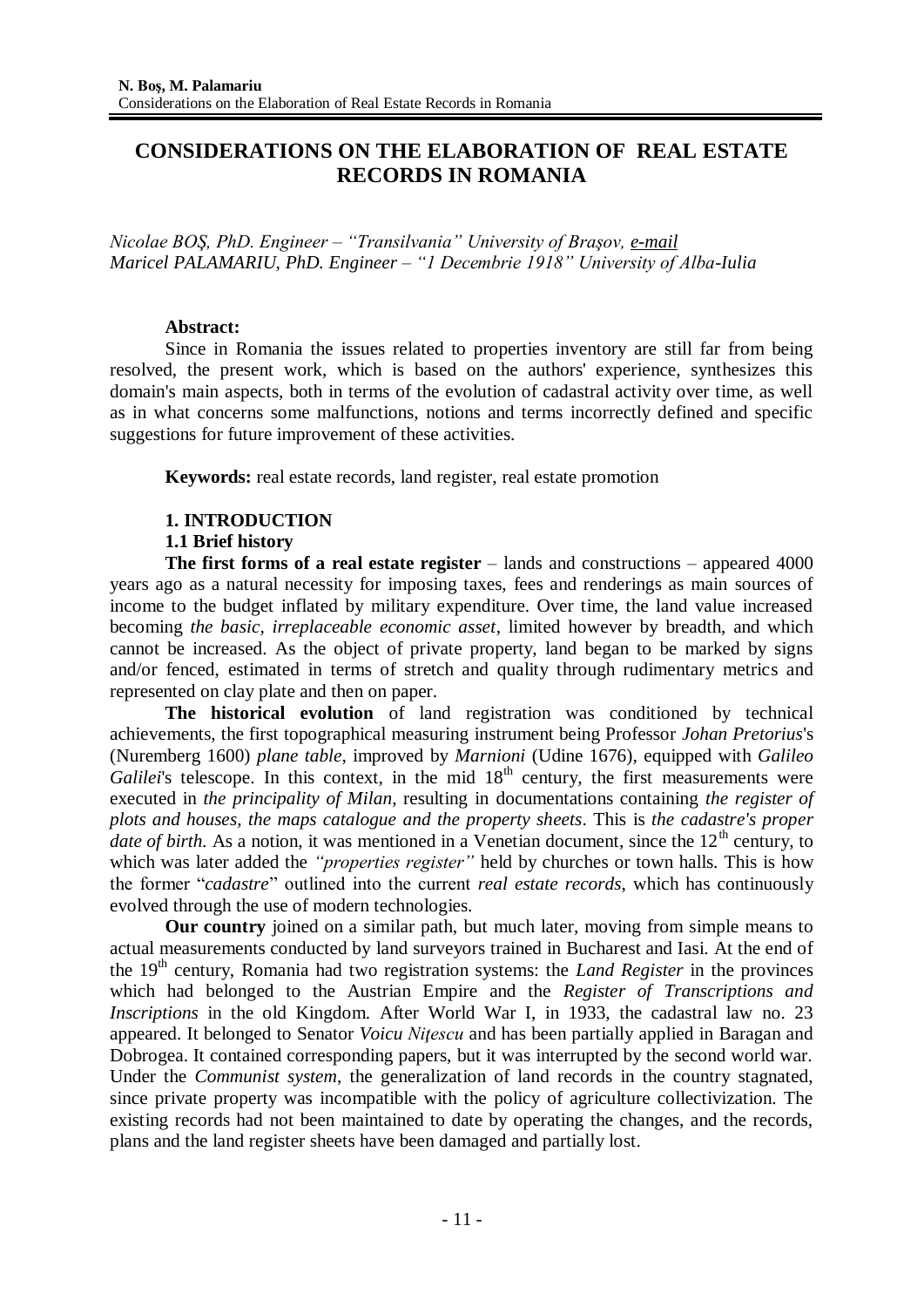### **1.2 Situation after 1989**

### *1.2.1 Objectives*

**After December 1989**, the sector of land measurements faced complex and wide problems, defined by three main objectives:

- $\triangleright$  application of a set of property laws on the restitution to those who were entitled of the land and constructions suppressed by Communists (Law No. 19/91, 7/96, no. 10), etc.
- *introduction of a modern system for real estate records*, computerized, updated, made out both for the territorial administrative units and for the entire country, as a domestic and community requirement;
- *studies* in the field of Geodesy, on *drawing the new national spatial network*, positioned in GPS system, on connecting the national levelling network and of all the works in general to the European reference systems.

The following reference is made only to *the realization of real estate records*, and particularly, on *how to obtain the basic cadastral plan*, as the central, defining characteristic of the documentation on administrative territorial units, which shall be submitted to the land registry.

### *1.2.2 Working conditions*

**In 1990**, when an urgent real estate records was imposed, we were not prepared for the deployment of such campaigns. Subsequently, conditions have improved, so that in recent years they have been broadly fulfilled, inclusively through realizing the national spatial geodetic network, which was absolutely necessary.

**Human and material resources**, namely specialists in the field and the endowment according to new technologies, modest at first, are now fully satisfactory. So if in the 1990s specialists came only from the Faculty of Geodesy in Bucharest, today there are 13 officially accredited departments specialized in *Land Measurements and Cadastre, so that there are at least 500 annual graduates, namely available engineers.* Modern technologies of ground survey – *the total station and the GPS system* – are also well represented here, replacing almost entirely the classical instrumentation.

**The legislative framework** has been and is provided through the basic laws no. 18/91 and 7/96, completed in time with *resolutions of the Government, orders of the ministries of interest and of the National Agency of Cadastre and Real Estate Promotion*, all frequently modified and republished. *The institutional and organisational framework* is also well defined by the current legislation and rules. The National Agency of Cadastre and Real Estate Promotion is the sole *central authority* in the field, doubled by *County Offices* of Cadastre and Real Estate Promotion and by *Territorial Offices* of Cadastre and Real Estate Promotion.

The further **normative acts** referred to, should be remembered for their importance and topicality, as follows:

- *Regulation for the endorsement, reception and registration in the effective cadastre and land registry records*, introduced by Order 700/July 2014 and amended by Order 1340 of December 2015;
- *Law on the integrated system of cadastre and land registry*, which is at issue and will replace the old Law 7/96;
- *National Programme of cadastre and land registry* of the National Agency of Cadastre and Real Estate Promotion for the period 2015-2020.

Therefore, we are talking about the latest regulations required to be taken under consideration in a summary analysis, to which there are added some etymological issues on certain terms not properly expressed, that do not suggest and reflect the content of the title in question.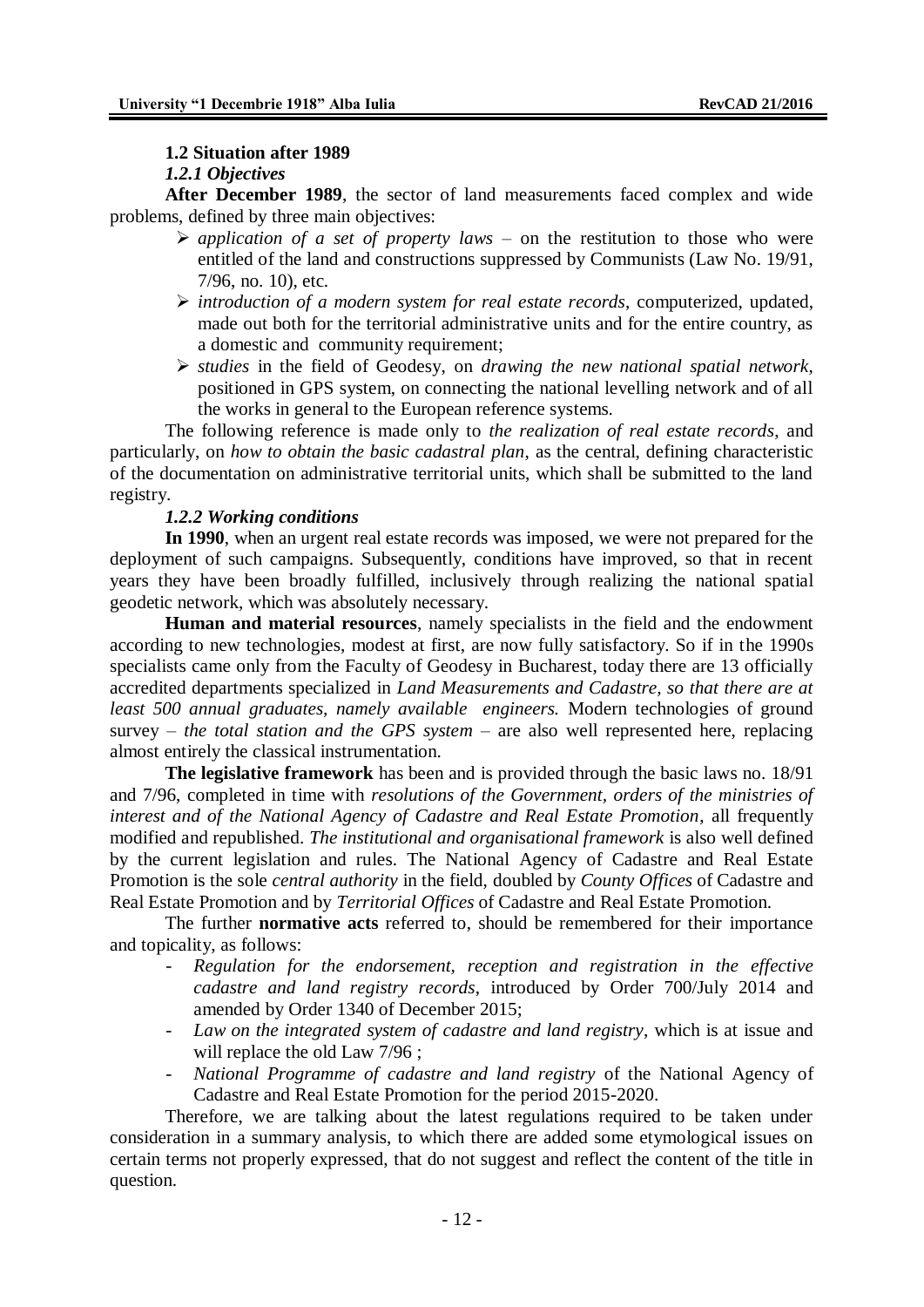## **1.3 Elementary terminology**

**The General cadastre** as the official name determined by law, thus mandatory, should be used as such and not in the simplified form "*cadastre*". From the known, and in fact correct definition, we should remove the "*legal evidence*" that is the subject matter of real estate advertising. *Special cadastres have been nominated by the same law no. 7/96, as subsystems for detailing the information supplied by the general cadastre, required by specific activities of sectors holding large areas of land.* Unfortunately these were quickly abolished for unfounded reasons, their usefulness being demonstrated by the practice. As a result, the term that can be and is used both in current language and in official documents, is the object of study in faculties, and in practice, several works for agricultural, forestry, urban, real estate-urbanist and road cadastre, are currently carried out.

**Recent works**, performed within the national campaign led by the NACREP successively arose in the last 20 years, under various names such as:

- "*introduction of the cadastre in Romania*" incomplete term, whereas it misses the real estate advertising, the basic component of the system;
- "*modern cadastral works*" persistently used for several years without coverage, because "*modern*" are only the technologies used, while the works are the same from ancient times;
- "*systematic registration of the real estate properties belonging to Territorial Administrative Units*" – the most recent, but still unofficial, which is somewhat elusive.

The list can go on, but we shall stop here because the above reports are obvious.

**Actually**, none of these titles correspond to the nature and content of the works performed today, they do not properly reflect *the product obtained in the end*. Keep in mind that, by definition, the land register is a *real system of advertising* aimed at the *real properties* (lands and buildings) that last forever and not at the *properties and owners* who are evanescent. In addition, the "Regulation" seeks "*the buildings' entry in the cadastral and land register records*", which is not correct, since the assessor's office does not make registrations but *runs metrics and data collections* which it processes and forwards to the land registry. *Other curious names*, arisen in the current language, and even in the official one and in writing, namely surveying "*on the route*" or "*sporadic*" surveying are not worthy to be taken into consideration only with appropriate quotes that are meant to attract attention and surprise over their impropriety.

**Establishing a correct title** implies taking account of the *objective to be met,* formulated in the new law no. 7, as the "*regulation, organization and operation of the integrated system of cadastre and land register*". Equally, we should also bear in mind some words from the title, taken from *the dictionary of the Romanian language*, among which we mention:

- **the register –** considered a "*record of all the works, goods and persons related to a given activity*";
- **the system**  defined in the same source as "*the set of interdependent elements (principles and rules), forming an organized whole that makes a practice to work as desired*"
- **integrated –** what means "*embedded in a whole*", in our case, in the cadastre and land register works;

In the light of all these elements, a correct and suggestive title must be formulated and further used.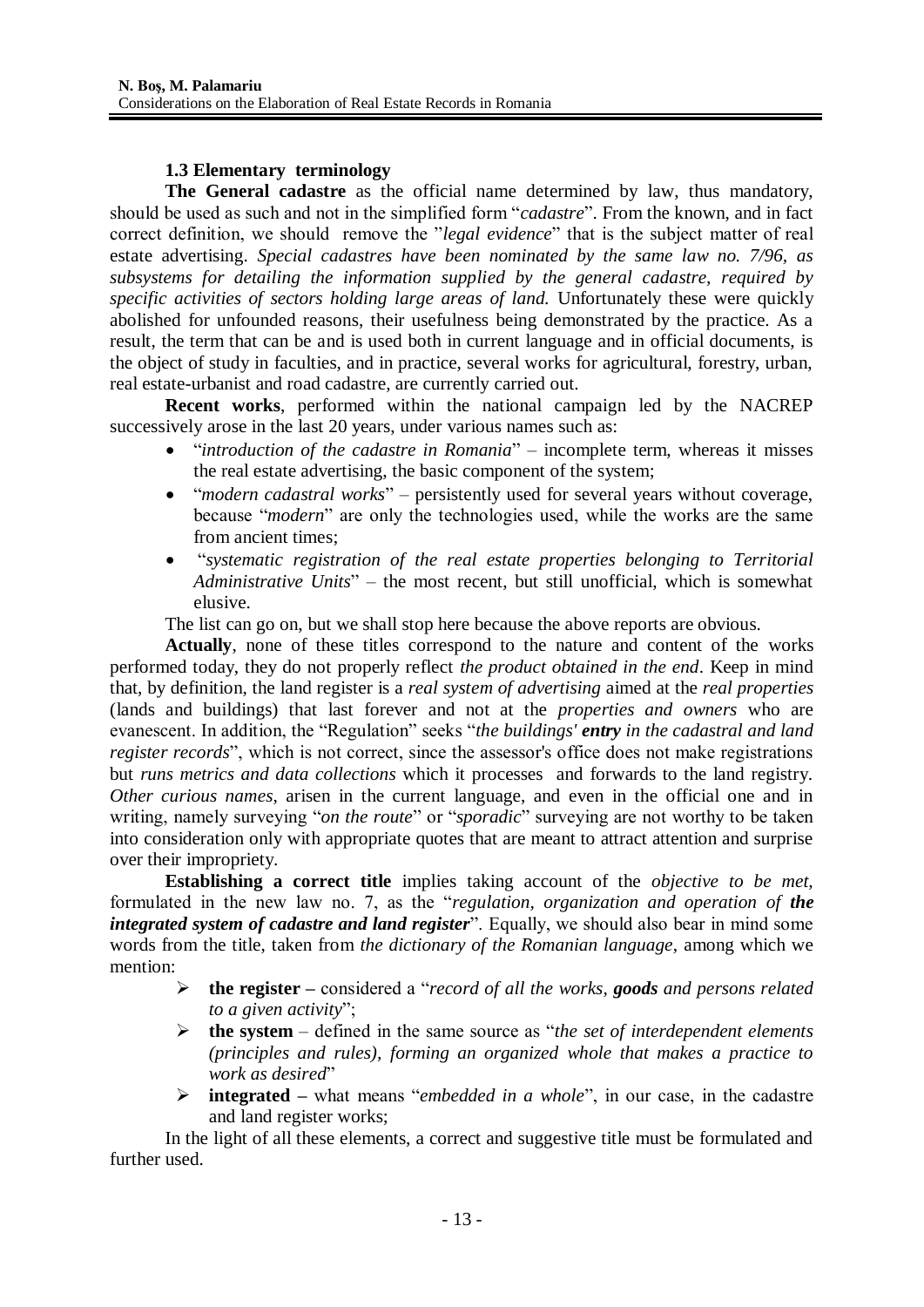**From the above,** it appears that the ultimate aim presently pursued by the so-called "*speciality works*", is *the fulfilment of a register of lands and constructions*, namely of the *real estate goods*. Therefore, the correct and suggestive name would be "**INTEGRATED SYSTEM OF REAL ESTATE RECORDS**" or simpler, **REAL ESTATE RECORDS**. The term's content corresponds to the Romanian language and vocabulary and to the objective set by law. The first two adjectives, however correct, can be suppressed, for economy of space, or used without annoying exaggerations, as in the official standards.

## **2. STRUCTURE OF THE REAL ESTATE RECORDS SYSTEM 2.1 Overview**

**The real estate records system** should be established so that, in the end, to be able to provide information to the country's entire land fund, in general:

- $\triangleright$  the land's *identification elements*, namely the number of the land register and the territorial administrative units, the topographical (cadastral) number, the surface, the class of service;
- *the location, the shape and the size of the parcels* represented on the 2D parcel plan of the territorial administrative units;
- *the economic value* deducted depending on the eligibility of the land and its surface, implicitly the *tax value*;
- *the tabular right-holders*, mainly of properties and dismemberments, including *the legal situation of the real estate* (bans, charges, etc.).

In relation to these requirements, others are considered and will be presented at a later

date.

**At a closer analysis** it is found that the structure of the real estate records has *three components* listed as systems, namely *the cadastre*, *the real estate promotion* and *the information*, each with its *own objectives and principles*. They are clearly formulated and should be reflected in the technical standards and/or work regulations that lead the specific works and provide appropriate information. Viewed as a whole, the components integrated in the register system mutually support and interact upon achieving the objectives but keep their own identity within the works related.

## **2.2 The components of the real estate records system**

### *2.2.1. The cadastral system*

**In the modern and actual sense of the term**, land registration was taken over, perfected and introduced during the Austrian Empire, inclusively in the provinces belonging to Romania (Transylvania, Banat, Maramures and Bukovina). The measurements were performed with classical instruments (theodolites, tachometers, measuring tables) and appropriate methods (triangulations, intersections, traverses), but the equipment used evolved spectacularly and it effectively conditioned the technical developments in the field.

**The objectives** remained the same in time, namely *the identification, measurement and representation of the real estate on plans and maps* through appropriate technologies. A series of *descriptive data* on the land's quality are continuously collected, the component plots are granted topographic numbers, the surface is calculated and in the end they are evaluated. All these data and information, guaranteed by the works' nature are grouped as "*technical documents of the cadastre*" or as classically named, "*material basis*", to be submitted to the land registry.

The principles governing the entire activity request for the land registration system to be:

*I. organized and free,* on territorial administrative units (TAU);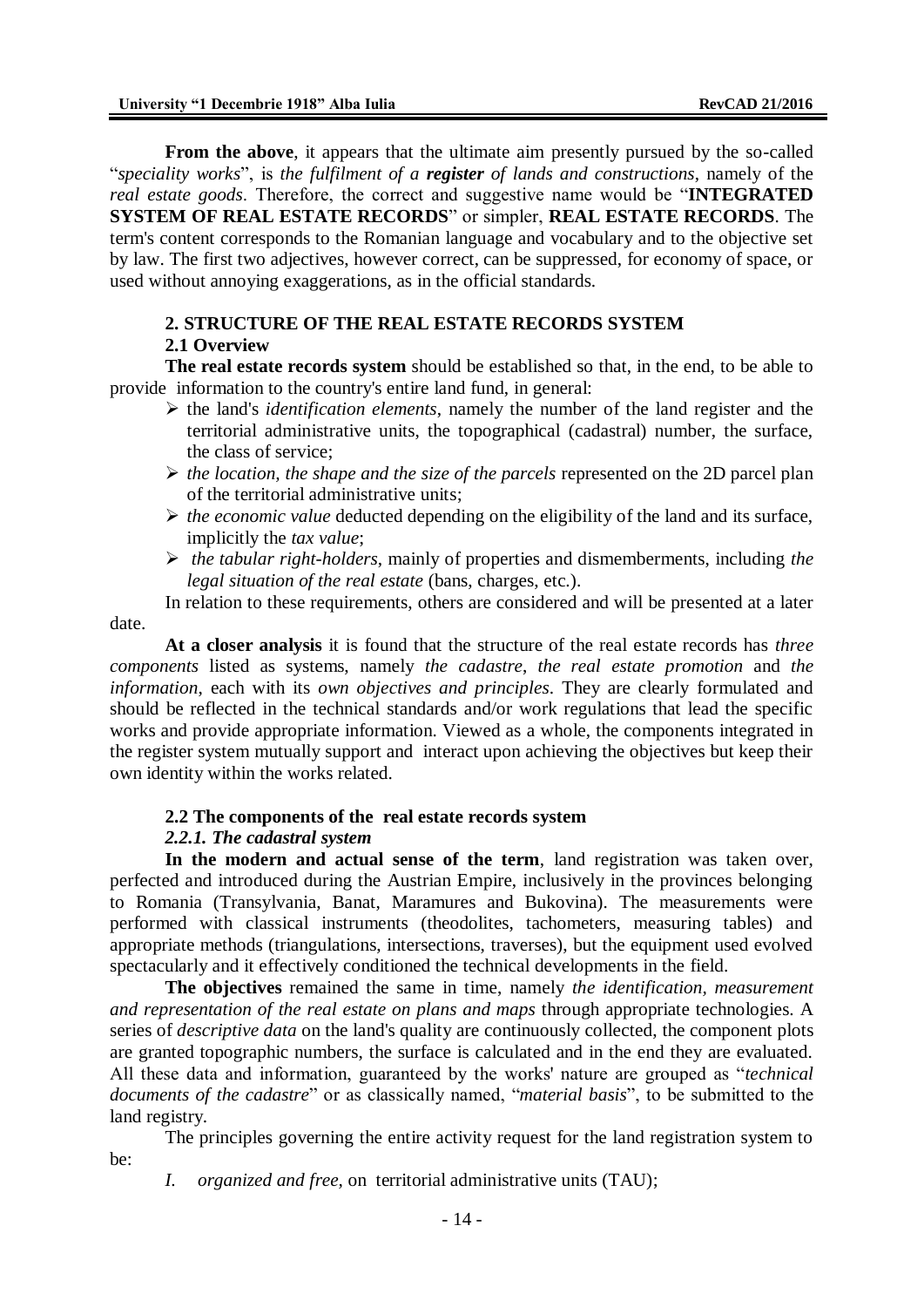- *II. integral and mandatory*, expanding throughout the entire national territory, regardless of the service or owners;
- *III. unitary and uniform*, which means to be executed under the same conditions in the whole country, laid down in the technical rules and regulations;
- *IV. fair and efficient*, in order to provide sure information in short (real) time and with minimum expenses;
- V. *adaptable and permanent*, in order to allow convenient operation of changes through maintenance.

The general rules above can be, if necessary, commented and explained, as they are thoroughly justified, which is why they must be strictly observed.

**The information** provided to the real estate records by this cadastre component, are organized in a **land register's documentation on TAUs**, comprising digital, graphical and lucrative *records of entries and plans*, *files of papers*, as well as the *information carriers*, which is the Bank of data and record holders. Besides, these pieces must meet **some basic requirements**, namely *appropriate content* and *satisfactory precision* according to the rules, *simple and accessible exposure*, allowing *their regular updating* within an appropriate information system.

#### *2.2.2 Real Estate promotion*

**The land register and its information**, contained in the land register's documentation on TAUs, *has however the value of an administrative document* and *is not title deeds*. The registration in the official register of property (land registry) can be realized only after *meeting the publicity formalities* provided by law, which are *displaying, receiving and solving the appeals, authentication* by the territorial Office of land register. Mentioning the land holders as owners in the cadastral documentation is therefore only provisional and informative.



Fig. 1 Scheme of the real estate records system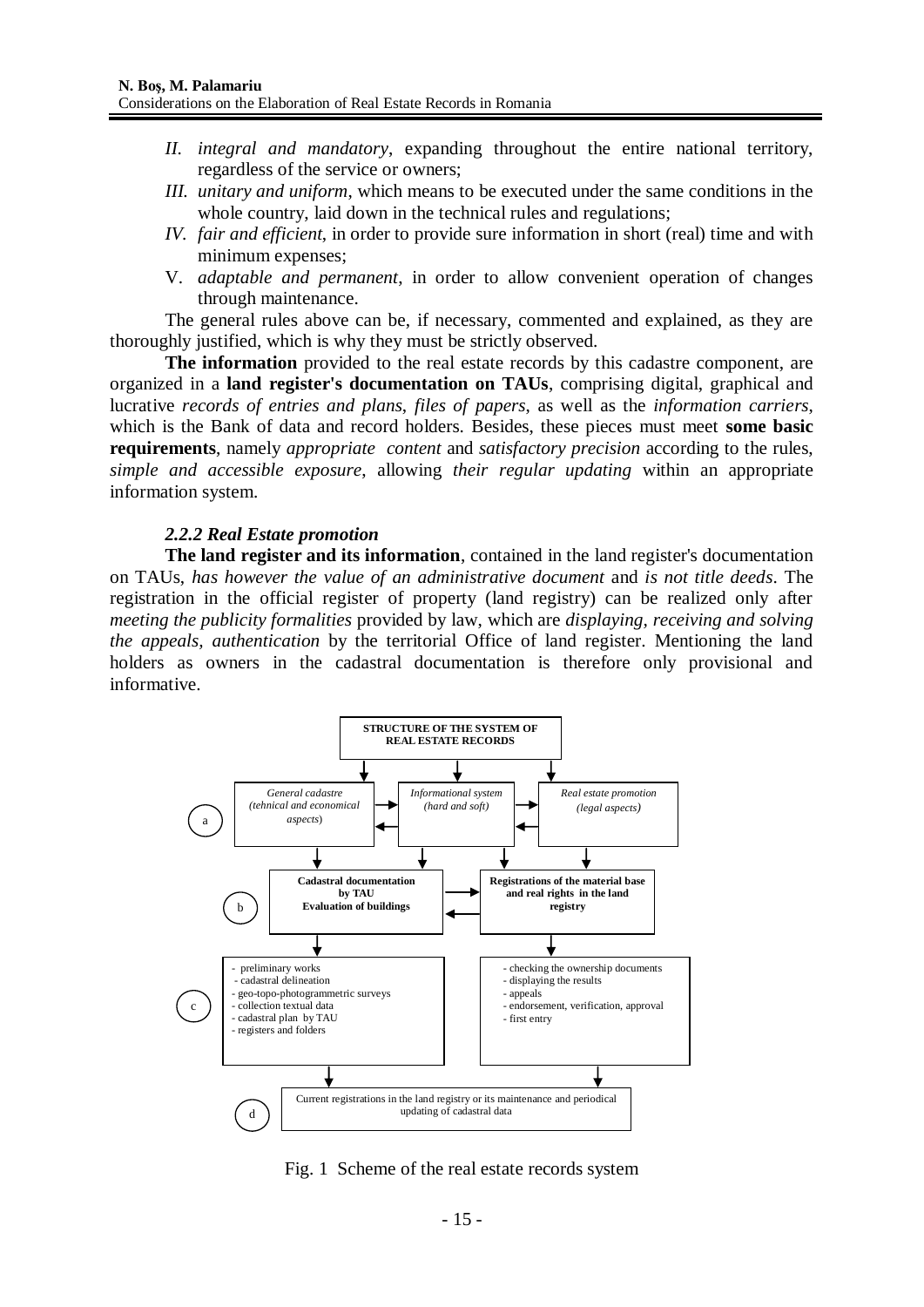**As a whole**, "*promotion*" is achieved through *entering acts and facts in the official registers, being thus* brought to everybody's attention. *Real estate promotion* was done from time immemorial through *land and construction registration alongside the owners* and *their rights*, as the information placed at the disposal of the parties concerned. The real estate advertising systems were varied, evolving over time from simple notes and drafts up to modern ones, based on information and digital plans. The most common, through its simplicity and safety, is *the system of land register* used in many European countries and beyond, as well as in Romania.

**As records in the public registers**, in the land register is originally transcribed the data provided by cadastre on the "*material basis*", and afterwards, *the holders of real rights* are registered, as well as *the legal acts and facts* related to real estate (fig. 1). Under these circumstances, the entries of real estate promotion *are communicated to the public*, thus becoming *opposable to everybody*, "erga omnes". This way, the land register appears as an *instrument to guarantee and to defend the tabular rights*, as well as the way they *are established, transmitted or disappear.*

**The basic objectives** of a system of real estate promotion are manifold. Their fulfilment has beneficial effects for the economic and legal activity and for the social peace, whereas:

- $\triangleright$  *provide access* to certain information concerning the material, legal and economic situation of the real estate;
- *guarantee* the right and facts recorded, which are thus respected and cannot be attacked by a third party;
- *develop the real estate market* by encouraging transactions and by crediting through guaranteeing the mortgages;
- $\triangleright$  generate a climate of social tranquillity, as important sources of conflict are cancelled from the beginning, without trials.

In conclusion, real estate promotion, component of the records system, becomes the *basic tool* for the development of a real market economy. Its absence became a brake for the reforms and transformations our society needs.

**The principles** of land registry system are clearly formulated in legal terms in order to avoid their misinterpretation. Furthermore, by *the rigorous organization and functioning*, the system imposed itself as authority over 150 years, through guaranteeing the tabular rights, and it earned people's trust on the safety and strength of the documents registered. Briefly, these principles can be summarized as follows:

- *advertising is complete*, which means *integral, material and formal*, and leads to absolute sustaining power;
- *real estate rights* are established, modified, moved or extinguished only by their registration in the land registry sheet;
- being *legal and official* means that the entries to be made only at *the request of the persons entitled*, namely after the application's and its contents' examination of office;
- *speciality and neutrality* require for each legal right or report to be *clear, precise*  and *defined* when registered, and the operation shall not be made ex officio but *only upon the request of the persons entitled*;
- *entries produce their effects* from the *date of application's registration* and not from its resolution, through successive delays;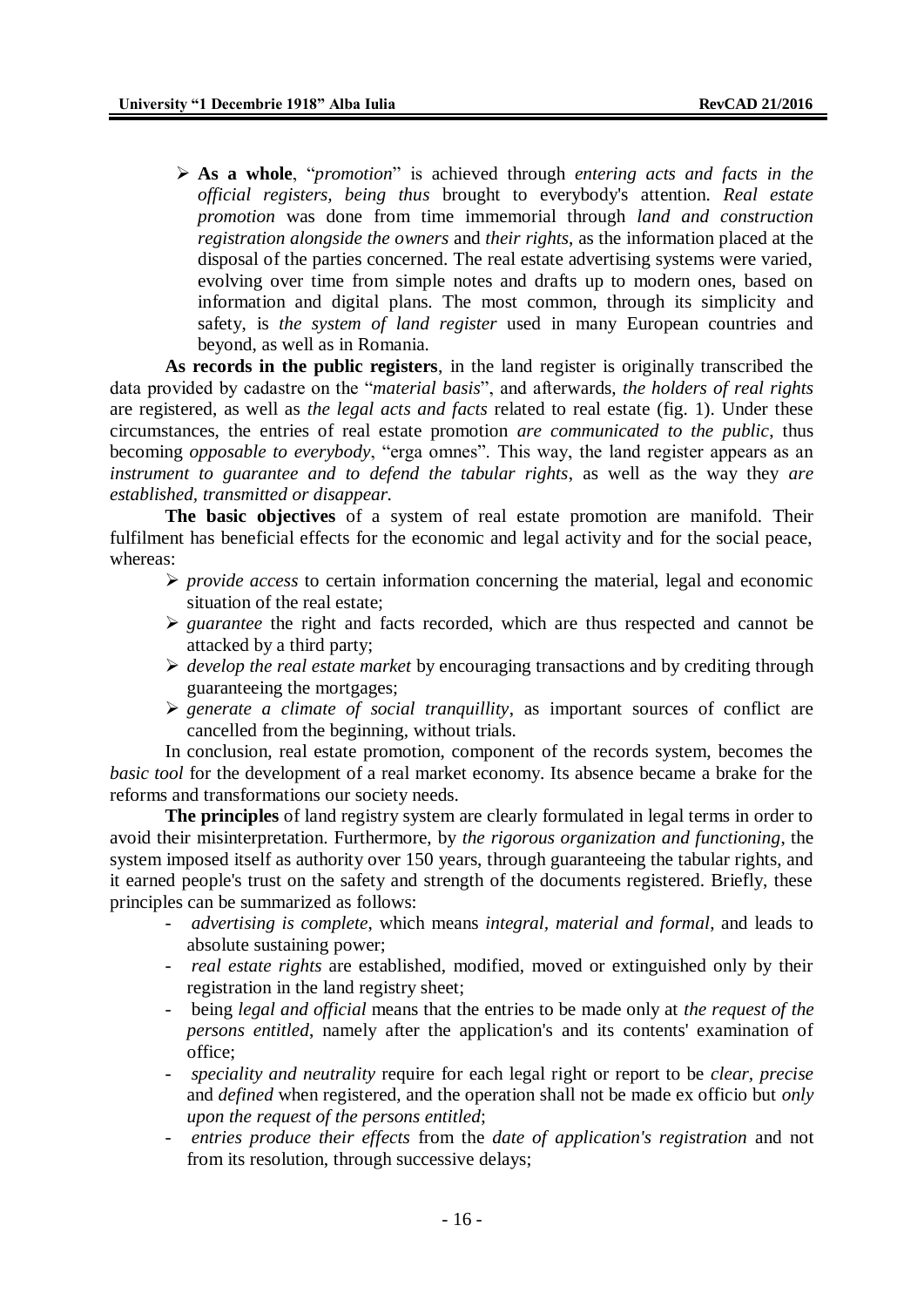- *the table of contents of the land register is considered to be exact*, and accordingly, the records have *absolute sustaining power* so that *no right can exist if not mentioned in the cadastral register*.

In conclusion, the entry in the land register has the value of *title of property* whereas it guarantees the tabular rights' existence and validity. Through rigorously, *ad literam* observing these principles and work rules, the content of land register is provided in the benefit of honest-minded purchasers, keeping them away from dispossession.

## *2.2.3 The informational system*

**The land registration and the real estate promotion**, components of the real estate records system, is achieved by the collection, storage and processing of specific data, inclusively by reporting the plans of eventual geo-topographic surveys, as well as through drafting and multiplying written and/or drawn works. In addition, there arise auxiliary operations of transcription, multiplication of some of the drawings and texts, or of transformation of some cartographic representations through digitization, scan and trace. For some time, the law courts and the cadastral documentations accept magnetic recordings with the importance and value of classical records.

**The volume of these works**, required for drawing up and maintaining a real estate records within the territorial administrative units, is impressive and was carried out with different means which have evolved spectacularly. Thus, from the entry, registration and processing of textual or numeric data, there have been used typewriters, calculating machines, pocket calculators and then it switched to *modern, computerised mean*s, in almost all the works of cadastre and real estate promotion.

**At present**, the computer system with its *hard and soft* components, is part of the issue of achieving real estate records, playing the role of a *link*, of *system integrator*. The advantages of information system's implementation are obvious and relate to:

- *operation facility*, assured by a *high degree of automatism*, based on ordinary or specialized programs;
- *superior performance* and consequently an elevated *economic efficiency*;
- full *safety* work by eliminating any possibility for error.

The principles underlying the information system, integrated in making real estate records, are already known and do not need to be mentioned here.

## **2.3 Way of working**

**The technological process** of completing the system of real estate records on Territorial Administrative Units comprises two components effectively, as two distinct categories of activities (fig. 1):

- *the general cadastre*, with technical, economic and engineering works ;
- *the real estate promotion,* in the land register system, of legal character.

Both work categories are carried out with the support and achievements of the information system, using the computer and programs that allow data records, processing and ultimately delivering the information.

**The works alternate** in the order mentioned above, each area having well defined objectives:

 *the land register* draws up *the cadastral documentation on TAUs* containing the "material basis", that is *the registers*, *the basic cadastral plan* and *files*, documentation that shall be submitted to the Office of land registry;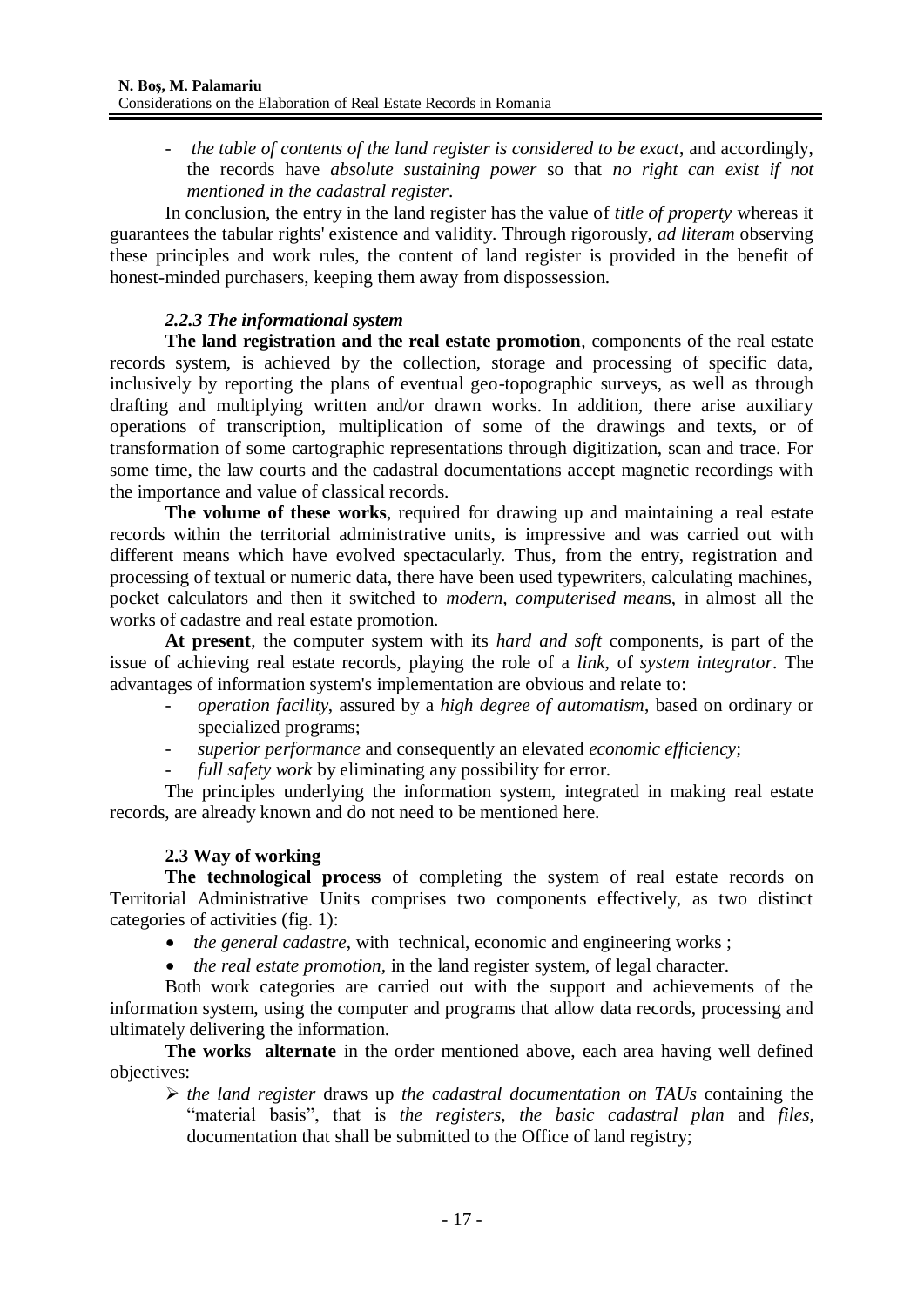$\triangleright$  *the land registry* takes up this documentation, *checks with discerning* the property documents and subjects them to the *advertising rules* by displaying the results, receiving and analysing complaints, etc.

After the "land operations" (plans and registers) are advised and approved by those in right, *the first entry* of real estate is made in the new land registers.

**The works' content** on the two components may be detailed. In the first category enters however, by duration, costs and the high level of technicality, *the cadastral plan on TAUs*, scaled as usual, at 1/1000-1/5000. This representative piece is drawn up with all the attention, being assumed as such, *without reserves of land register*, together with the other registers and folders. In turn, the entries in the land register are made only after meeting the promotion conditions, after analysing the authenticity of the evidence of ownership, displaying the results, receiving and solving the appeals, advising and approving the documents, etc. The rigour in carrying out all formalities should be kept in mind, since the records in the land registry are *constituent of rights* and consequently opposable to all.

**Still**, over the years, depending on necessities, specific operations are run, as follows:

- *current registrations of real estate rights* in the land registry and *legal facts and acts* by which they *are established*, *transmitted* or *disappear*;
- *periodical updating* of cadastral data, namely "*bringing up to date*" through operating the changes of the land fund that are raised by the land registry.

Bear in mind that the works of both records components are completed within and with the support of an own competitive information system.

## **3. STRATEGY FOR RUNNING THE REAL ESTATE RECORDS IN ROMANIA**

#### **3.1 Introduction**

**Such a record**, throughout the country's Land Fund, is a priority, an important economic and social objective, requiring a vast volume of complex work and expense, extended over tens of years and useable for centuries. In this case, first, we had to run a *careful analysis of the situation* and under all the conditions to be complied, we had *to lay down a solid strategy*, reasoned and approved by those entitled.

**The need for such records** which we lacked, was widely recognized, but the campaign itself was cursory. Actually, we are not aware of *the formulation of a cadastral policy* as the way of achieving such an objective. Appreciation is general, but it particularly refers to *the realization of the cadastral plan* as a base, with the largest share, namely 70-75% of the total work volume. The quality of this piece, defined by *the precision of buildings' positioning* and by *content*, namely by its actuality, determines the credibility of the information provided by the real estate records.

**The working conditions**, weaker at the beginning, have become favourable fairly quickly through the establishment of the national spatial geodetic network, of a solid organizational-administrative structure, of a proper legal and institutional framework, including a corps of trained specialists in the domain (§ 1.2.2). Perhaps some *inexperience* for such a wide campaign, based on recent *modern technologies*, and/or the lack of *legal knowledge*, might have been some disadvantages.

**The way to be followed** for getting *the basic cadastral plan on TAUs* was outlined in *Normele tehnice de introducere a cadastrului* (the technical regulations for introducing the land register), as the last edition, published in 2007, where, unfortunately, the mapping problem is confusedly presented. In the meantime, under other titles, as in the three regulations mentioned, the execution of "*specific metrics*" is symbolically stated, without any detail. Therefore, such a national strategy, has not been and is not shown in *any official*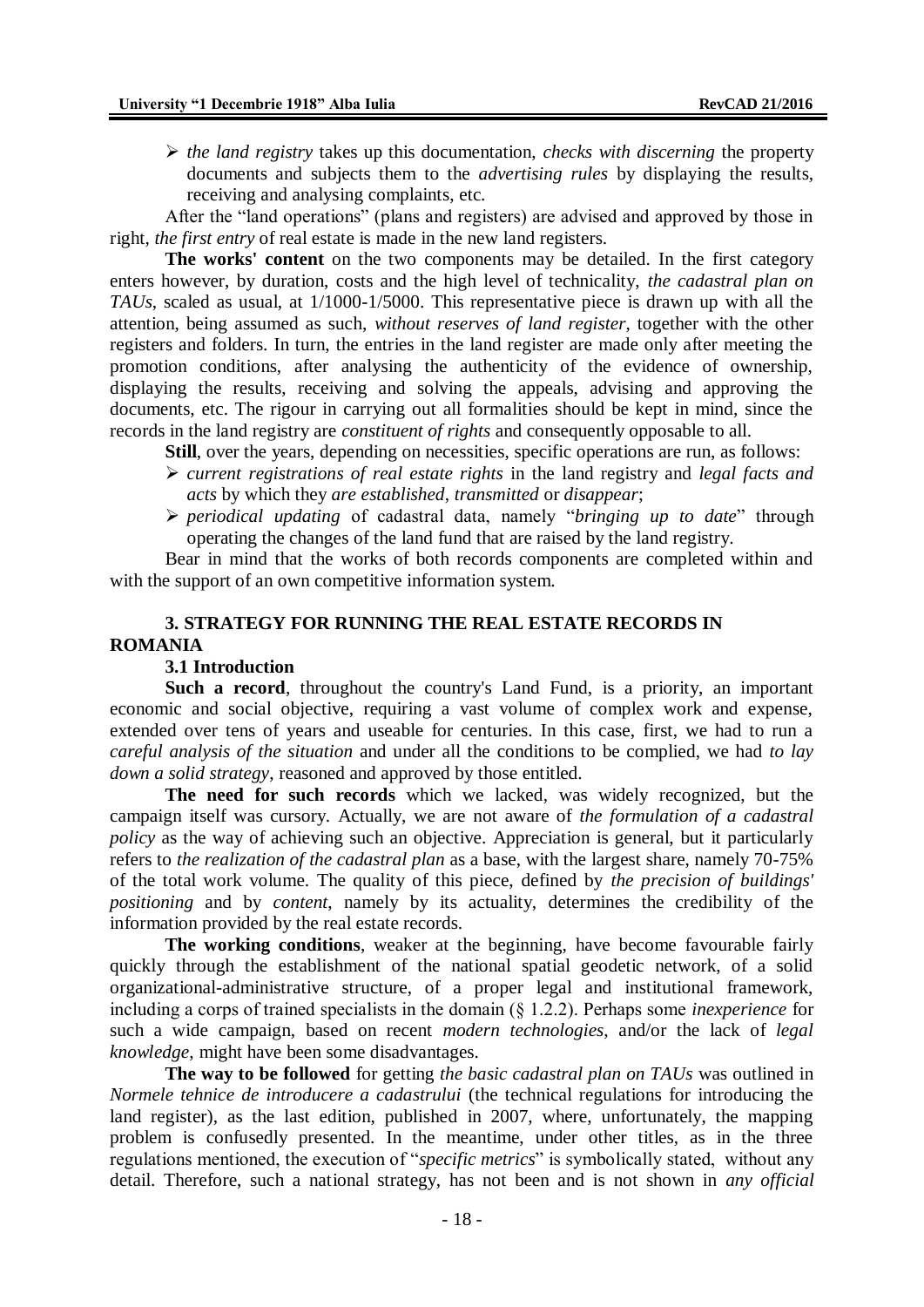*document*, although the objectives, their achievement and the solution's motivation was absolutely necessary.

### **3.2 Scheme of the strategy adopted**

**Conceptually**, since the beginning has been proposed and affirmed that the basic cadastral plan on TAU to be realized *by the using old plans* (we would say the existing and the usable plans). The work, such as the famous *index cadastral plan* would entail, we suspect, navigating certain steps according to the following scheme:

- *collecting the existing plans* from a TAU obtained by old or recent surveys, within isolated requests;
- *their conversion*, if necessary, into number system, through the known digitization, scanning and tracing operations;
- *transposition* of the plots, properties and constructions on a frame support, the TAU geo-portal;
- *adding the recent surveys*, components of the cadastral plan on TAU obtained through "*sporadic land register*" or through "*itinerary land register*";
- *filling in the remaining gaps* by "*systematic cadastral and land register records*";
- *attribute-descriptive data collection*, calculation of surfaces, preparation of registers, etc.

Note that this scheme is a personal attempt whose authenticity must be viewed with reservations until the confirmation of the original.

**This way of working** has been and it is still applied within the campaign for establishing sustained *systematic* and/or *sporadic recordings*. Unfortunately, for years, the land registration offices frequently receive, from month to month, new instructions and directives, by which the working rules are replaced, supplemented or cancelled, to the operators' displeasure.

**The technical rules** drawn up on this basis, punctually developed for each of the above stages, *should accompany* the strategy outlined above. The provisions of these rules or regulations must be *clearly formulated*, following the works step by step in their normal sequence. As a result these rules must be strictly observed by all operators, in order to give *uniform and homogeneous cadastral plans across the whole country*. Unfortunately, this kind of rules are missing too, the way of working being selectively mentioned and incompletely defined, so that an operator can not have a clear idea on the succession of works to be run. Instead, the absolutely necessary verification of the current works, leads to undesirable situations that are resolved through compromise, which in cadastre is not allowed and which is excluded from the content of the land register.

## **3.2.2 Findings in relation to the strategy adopted**

**In relation to those mentioned** a vast national campaign of works is conducted, currently regarded as a priority. Systematically, the cadastre offices receive, however, annual and monthly instructions and directives by which the rules are supplemented, changed or replaced with new ones. Operators are obviously annoyed by the absence of clear, current and prospective rules, established in line with the main concept, which, as shown, we are missing. On this occasion we point out some objections worthy of note.

a) **Carrying out cadastral plans** on territorial Administrative Units *from pieces*, namely assembling the old plans, converted into digital system, and the new ones, with GPS determinations, proved to be a *possibility only in theory*. Basically unpleasant situations arise when: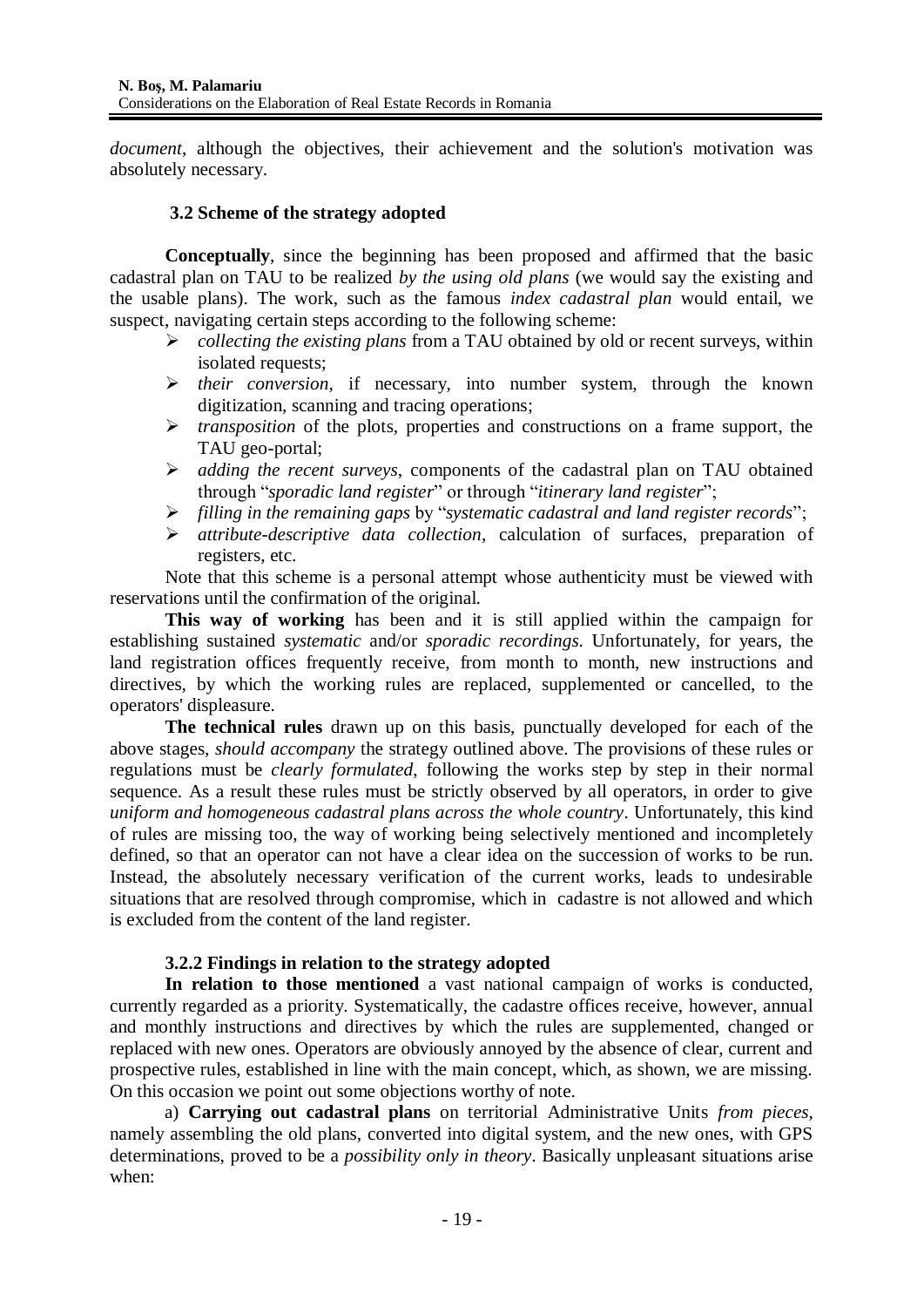- *transposing on the geo-portal* of the points defining the border between two properties, set at different times and under different technological circumstances and operator, when the coordinates do not match,the work is rejected for restoration and consultation;
- *putting in isolated, successive possession*, by which the first owners receive the entire areas (or even exceeded) and the last remain with few scraps.

Obviously, other cases can be reported as well, but the operation should be carried out in the TAU assembly, by the unique designer responsible for the cadastral plan.

b) **The choice for the main solution** was made without taking into account the use of digital photogrammetry in the cadastral plan on TAU. The option is worth to be considered as modern, precise technology, of high performance and high economic efficiency, advantages recognized in the world. The orto-photo-plans, APIA required for the whole country, were commissioned and realised in conditions unsuitable for their use in preparing the real estate records, and are thus used only occasionally. *In the national programme* (2015-2023) the possibility of using the orto-photo-plans in the cadastral plan on TAU, within incorporated area, is surprisingly provided. However, it is known that its possibilities are limited there, while numerous surveys on land are necessary.

c) **General cadastre** and **real estate promotion** are as stated, components of the integrated system of real estate records but they have their own goals and principles, which are carried out in two distinct stages and by different operators  $(\S$  2.2, fig. 1). The two activities – real estate register and land register – are mixed up in official documents, without differentiating the objectives and functions to be carried out. As a result, real estate engineers are compelled to "*register all the proprietors and other legal owners*" without having proper jurisdiction in the matter, their nomination and registration having only a transitional nature until the operation in the land register.

#### **4. OTHER FINDINGS**

#### **4.1 Overall observations**

a) **The normative acts mentioned above**, particularly the new law no. 7 and the Regulation that point at all the works, deserve to be presented more organized for they shall become mandatory and adhered to *ad literam*. Consequently, the knowledge should be organized separately on the two parts of the record, and within them, by law articles, and/or parts of regulations, chapters, subchapters, respecting the order of works.

b) **The titles, their content and of the law articles' conten**t, are sometimes less successful and hard to understand. Two articles of the law are presented on one row, and a chapter of the regulation on a page. What can be understood by plotting the coordinates, by the graphical representation of the common lines?

c) **The regulation glossary** refers only to the technical terms of surveying, while the legal ones are missing. Some definitions leave to be desired (the cadastral plan as a "graphical representation of the properties' boundaries from TAU", the plot/real estate ratio, sector and field, etc.).

d) **The eight years national program** says that *the real estate registration* **is free**, but it is not clear whether it refers to entries in the land register or to records in general. How does it come to the € 900 million *own revenues* resulting from funding sources, from *the fees charged* from population *by the National Agency of Cadastre and Real Estate Promotion*? What is the gain? Also, will the 5,600 jobs appear within the National Agency of Cadastre and Real Estate Promotion or within private companies? Were the 144 territorial administrative units made in 2015 ?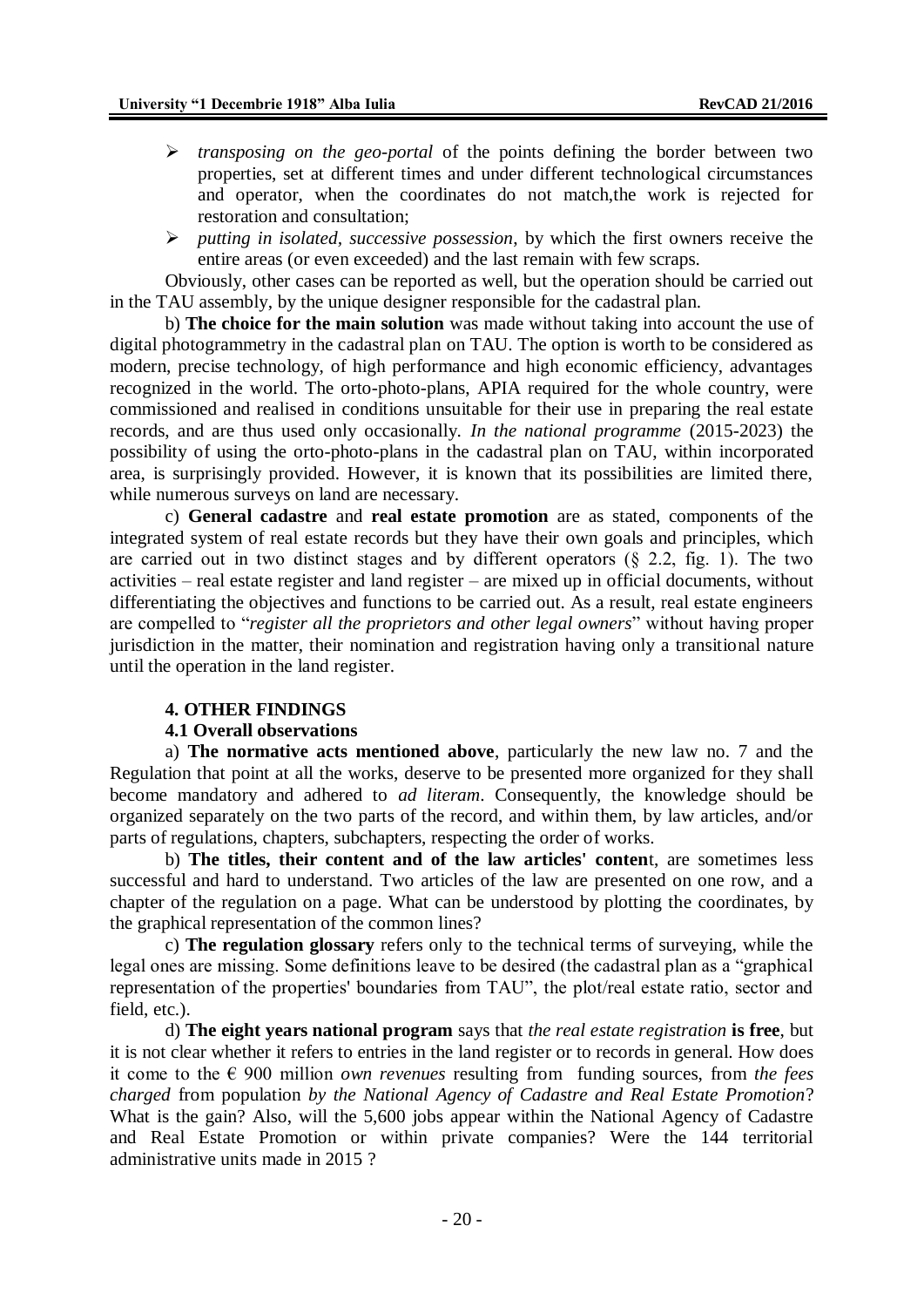e) Are **the real estate records** and the cadastral plan *carried out on territorial administrative units* and *not on sectors* through measurements and cartographic representations and only through "records" in the land register?

## **4.2 Specific aspects**

a) **Some** of the total or/and partial **shortcomings** of the current norms, or resulting from practical activities, are to be kept in mind for their importance. We are talking about the *cadastral demarcation*, which is incorrectly defined as operation mode (using the orto-photoplan), the *cadastral numbering* which is only mentioned without further specification, the *constructions' and lands' classification* by categories and use, the *calculation of areas*, which again is only mentioned, without details, etc.

b) **The work method** for the preparation of cadastral plan *is not at the performer's discretion* but shall be established by technical regulations, and becomes compulsory in order to ensure *products' unity and homogeneity*. Therefore, "*specialized works*" through "*graphical, numerical, photogrammetric or combined methods, measurements and tracing*" cannot be accepted(?!).

c) **The limit**, as the notion of dividing line between lands, cannot exist in the real estate records. The line separating two countries is called "*frontier*", two territorial administrative units, "*bounds*" and two properties, "*border*". Thus, the "*limit*" as a term used in all current normative acts and in speech *must disappear* as it represents an area more than a line.

d) **The location and delineation plan (LDP)**, is a particularly valuable piece, especially in matters of bordering, which allows the secure, guaranteed realignment of a building's position and location by means of characteristic points coordinates. These coordinates and inclusively the surface calculated on them, *are no entered registered in the LDP*, which is incomprehensible, difficult to be accepted and impossible to motivate.

e) **The individual land registers** *derived from the field's land register*, as new elements are not described or presented, so that we do cannot understand what it is about.

**The confounding use** of the term "*publication*" instead of "*promotion*", even as title, cannot be accepted under any circumstances.

A list of these shortcomings is quite long and it is worth being reconsidered and a reenrolled in the Regulation together with the new Law no. 7. In this case, the definition of certain terms might improve and some dubious or useless ones might be eliminate or replaced. A more simple and correct formulation comes to the operator's aid and to carry out quality works.

## **5. CONCLUSIONS**

1) **The extensive campaign**, organized and carried out over 20 years, under the coordination of the National Agency of Cadastre and Real Estate Promotion, has bizarre names, as the "*cadastre initiation*", "*modern cadastral works*", "*systematic inventory of properties*", etc. which aim, in fact, at an *integrated system for land and building records* called simply "**Real estate records**" .

2) **The issue** is solved in two stages corresponding to the system components, namely *the cadastre*, with technical and economic papers, and *the real estate promotion*, with legal issues, both tributaries to the information system, as a way of working.

3) **The objectives** are clearly outlined: the land register seeks identifying, measuring and mapping the land and constructions from the territorial administrative units, including their valuation, and the real estate promotion, based on the cadastral data, enters in the land register, the real estate rights, the legal acts and facts related to these buildings.